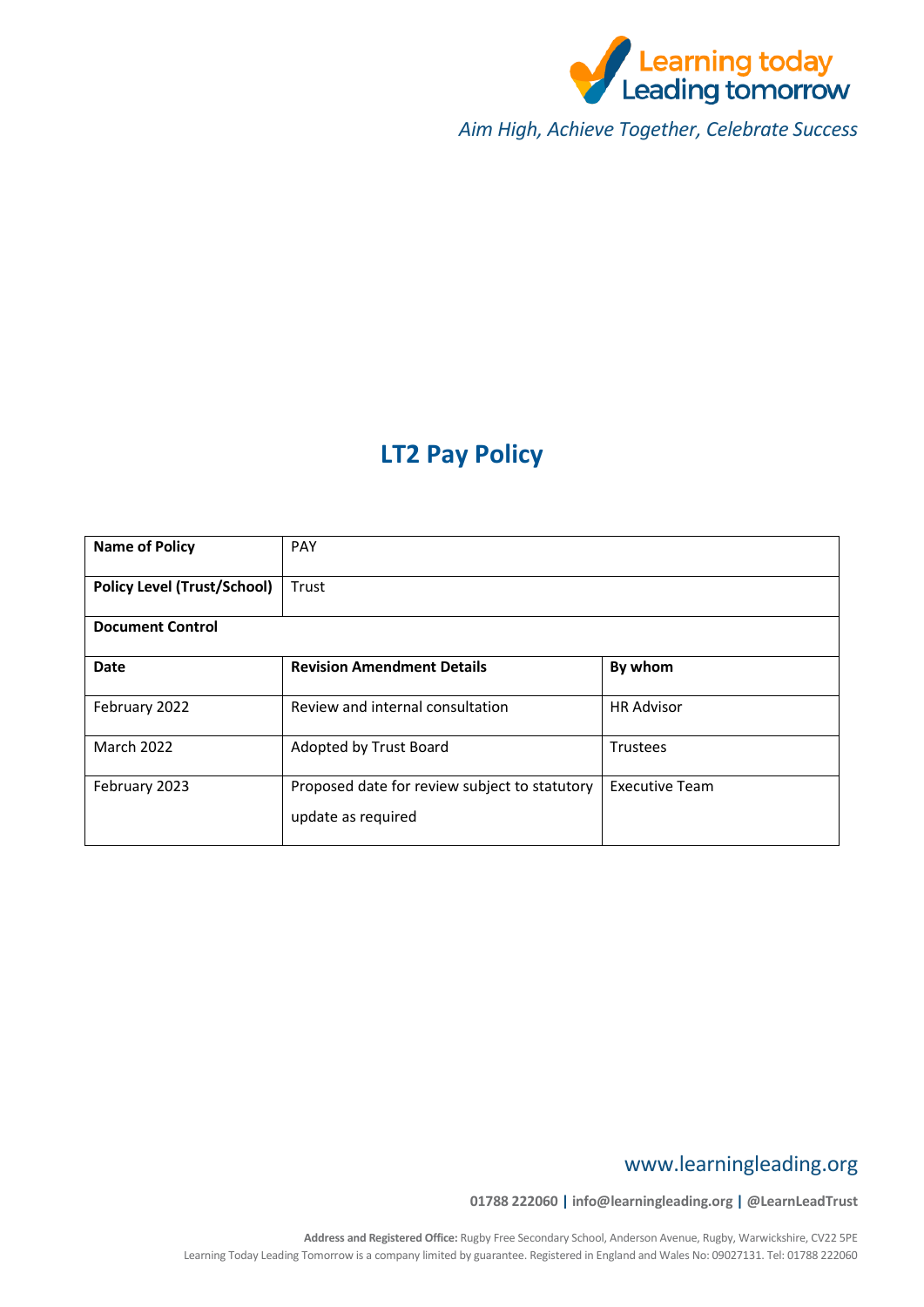

## **Table of Contents**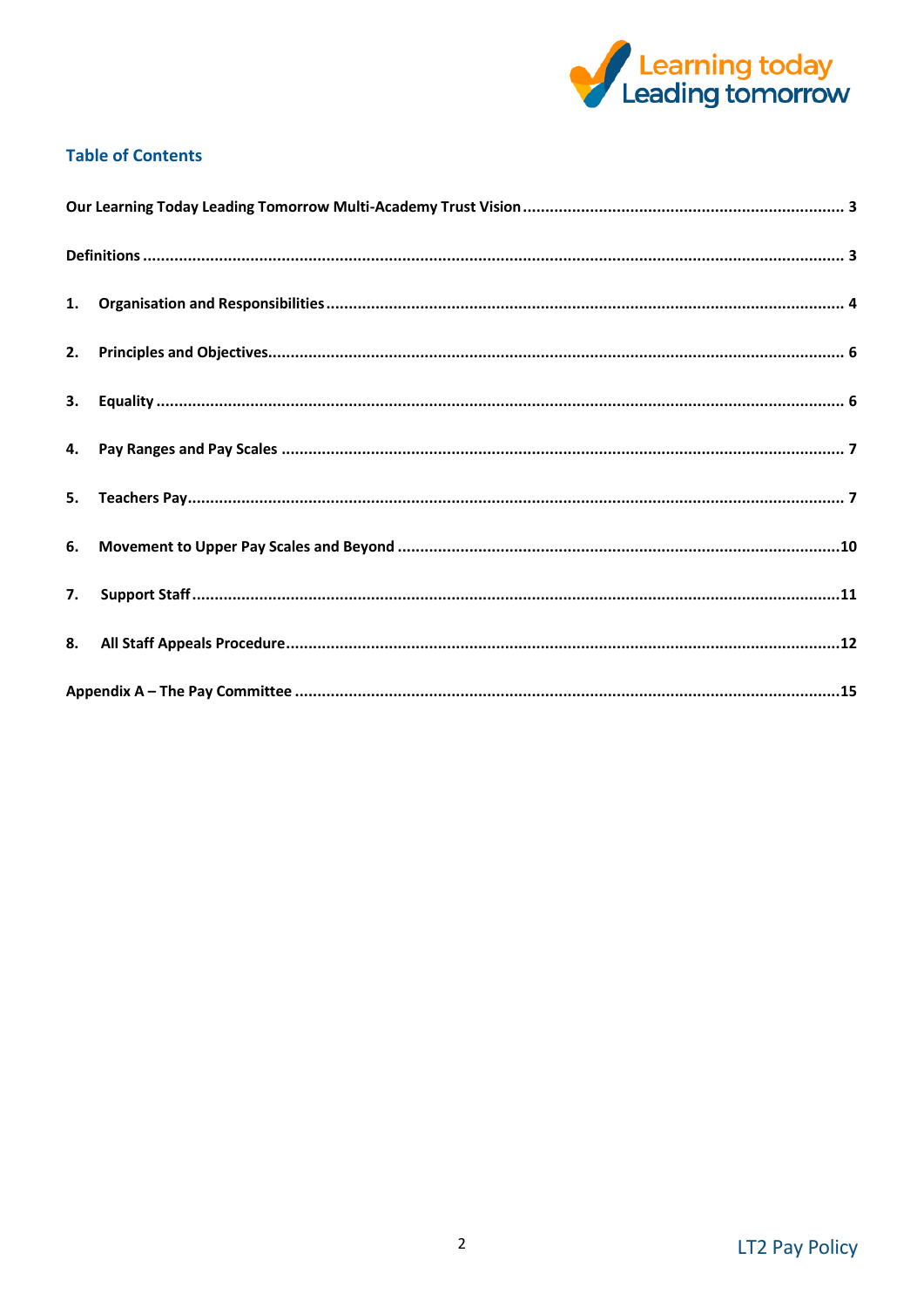

## <span id="page-2-0"></span>**Our Learning Today Leading Tomorrow Multi-Academy Trust Vision**

#### Vision

The vision is to build a group of outstanding schools across phases, including specialist provision, to become (a mid-size) Trust that provides vibrant and inclusive learning environments in which every member of the learning community is passionate about learning. The Trust is led by a CEO who works closely with Headteachers who lead the two schools supported by a central team to support finance, HR, estates and governance.

#### Mission

LT2 Trust and schools will have a relentless focus on high achievement, supported by robust organisational structures and governance. We aim to give children and young people in our care the knowledge, skills and experiences to expand their minds and world view to enable them to develop a naturally inquisitive approach to learning and life, fit for an everchanging world.

Ultimately, we will educate and support all children attending LT2 schools to grow into capable and contributing citizens who have developed the personal attributes and characteristics that will enable them to become considerate, self-reliant and confident young people who are ready for the next stage of their lives.

#### Values

The Trust Values underpin the mission and provide the basis on which LT2 schools can articulate the key behavioural characteristics that promote a positive philosophy. Our six values are unseen drivers of our behaviour as experienced by others and are designed to create a shared organisational culture:

**Kindness –** The quality of friendliness, generosity, and consideration

**Collaboration** – The belief that working and learning with others will lead to greater success

**Curiosity –** A strong desire to know and to learn

**Resilience** – The ability to recover quickly and learn from the difficulties we face

**Respect** – To appreciate the importance of understanding and admiration for others and self

**Endeavour** – The belief that hard work is needed to achieve something of which we can be proud

### <span id="page-2-1"></span>**Definitions**

- Where the word 'Trust' is used in this document it refers to The Learning Today Leading Tomorrow Trust.
- Where the words 'Trust Board' are used it refers to the board of Trustees who set the vision for the Trust and hold the executive leadership team to account for delivering the Trust's strategic plan.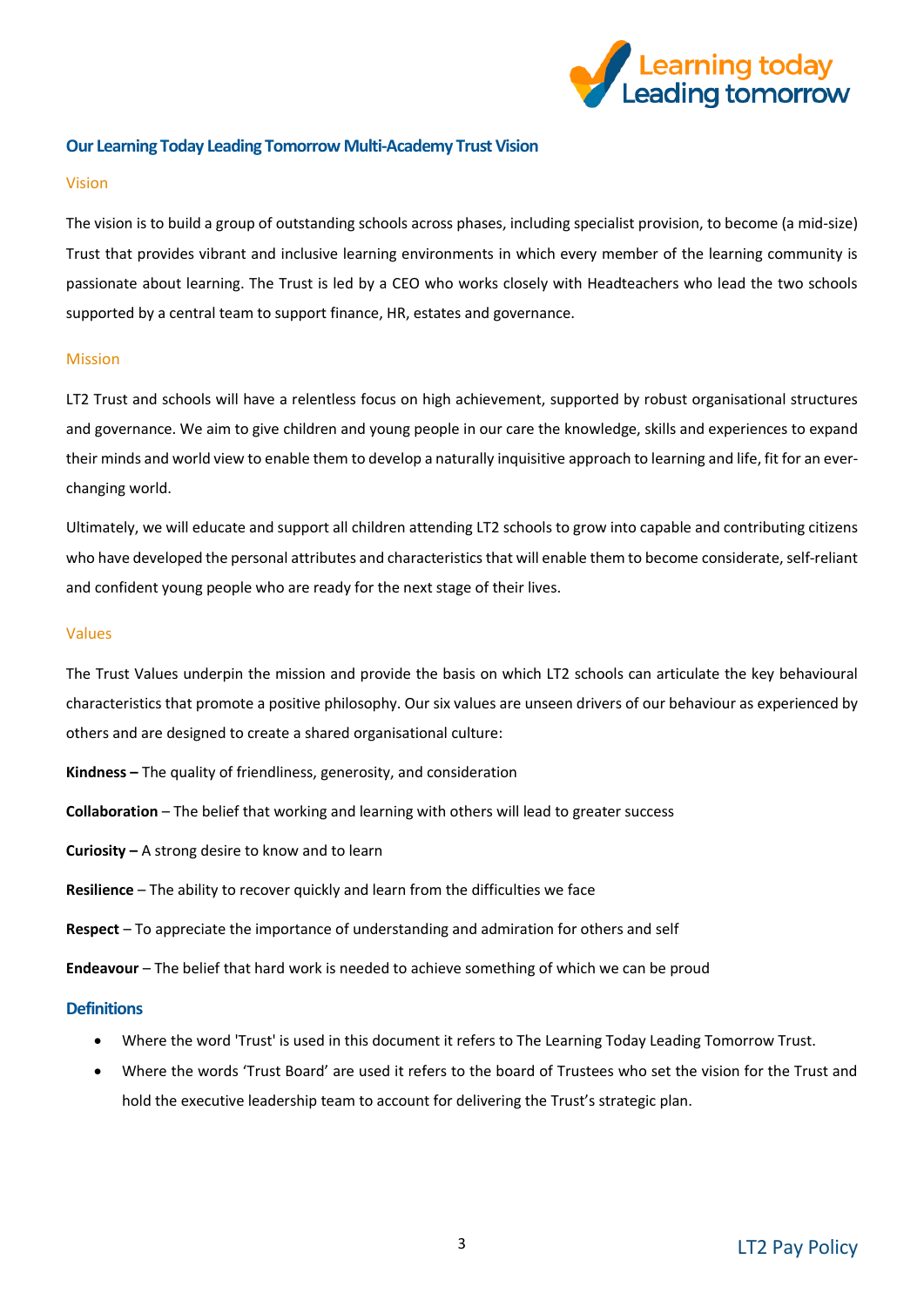

## <span id="page-3-0"></span>**1. Organisation and Responsibilities**

### 1.1 Introduction

This policy sets out the framework for making pay decisions for all employees of the Trust. This policy does not form part of the terms and conditions of employees' employment with the Trust and is not intended to have contractual effect. The Trust reserves the right to amend or vary this policy at any time and will inform employees when the policy is updated.

The Trust will comply with current legislation and the requirements of TUPE.

The primary aims of this policy are to:

- Maximise the quality of teaching and learning at the school
- Support the recruitment and retention of a high-quality workforce
- Enable the Trust to recognise and reward employees appropriately for their contribution to the Trust
- Ensure that decisions on pay are managed in a fair and transparent way

Pay decisions are ultimately made by the Trust Board. However, the Trust Board delegates the determination of pay awards to the Headteacher to make recommendations to the Trust Board. The CEO determines pay awards for centrally appointed employees.

## 1.2 Legislation

- The Equality Act 2010
- The Equal Pay Act 1970
- The Employment Rights Act 1996
- The Employment Relations Act 1999 and The Employment Act 2002
- The Part-time Workers (Prevention of Less Favourable Treatment) Regulations 2000
- The Employment Act 2002 (Dispute Resolution) Regulations
- The Fixed Term Employees (Prevention of Less Favourable Treatment) Regulations 2002

### 1.3 Guidance under this Policy

The HR Advisor is responsible for providing advice and guidance under this policy and reviewing and updating the policy as required.

## 1.4 Board of Trustees

## **The Board of Trustees, as a corporate body, has the responsibility to set the strategic direction and objectives of all matters across the Trust.**

The Board of Trustees is responsible for ensuring that high standards of corporate governance are maintained

The Chair of the Trust is responsible for managing the CEO, Trustees and Governors under this policy.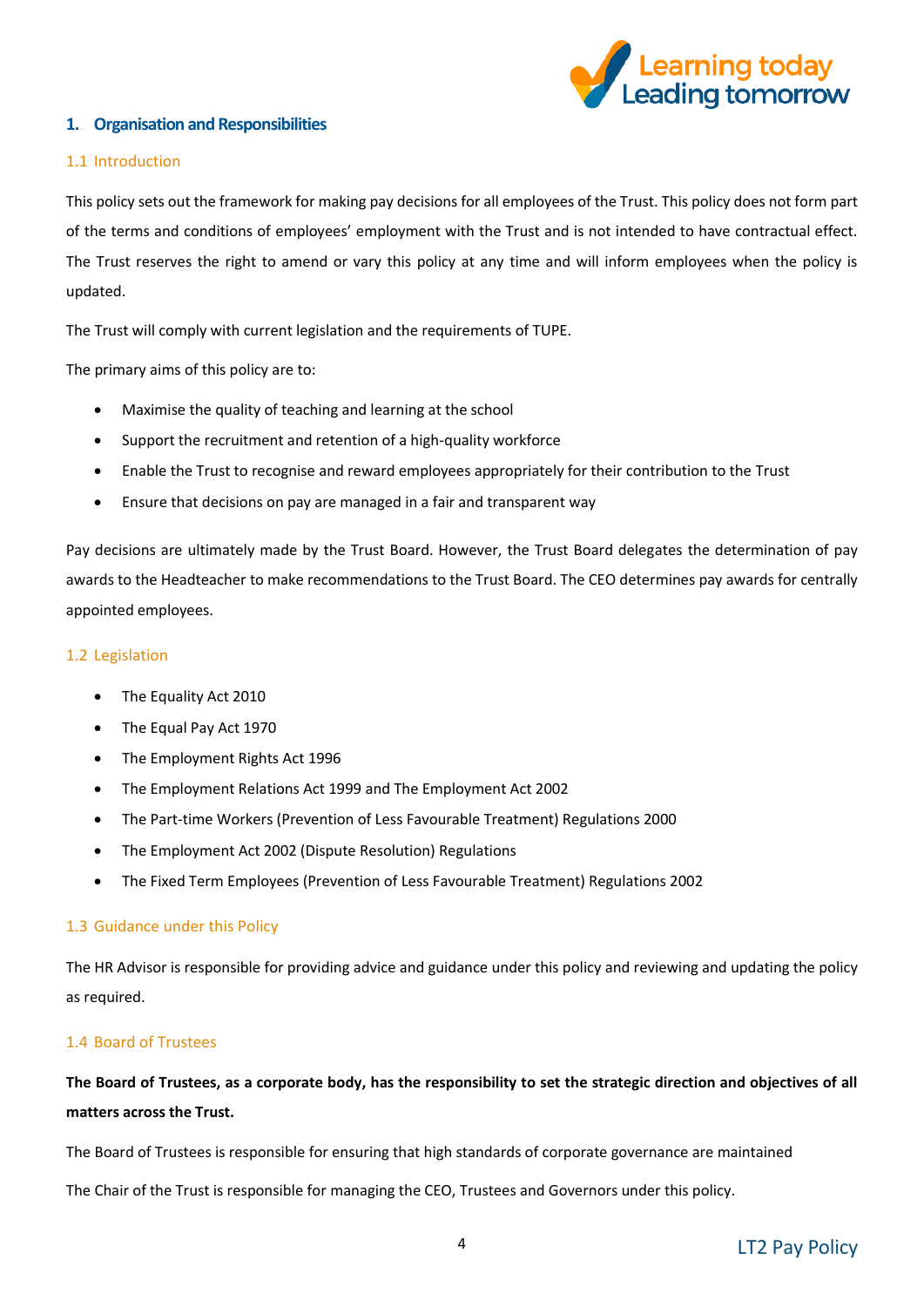

## 1.5 The Chief Executive Officer (CEO)

The CEO of Learning Today Leading Tomorrow Trust (LT2):

- Takes overall responsibility for the implementation of policies and procedures
- Must provide reports as appropriate to Trustees in relation to this policy
- Ensure that sufficient resources are allocated and authorised within the organisations budget to meet statutory procedures and standards across the Trust
- Is responsible for managing the Headteachers and centrally appointed staff under this policy

## 1.6 Headteachers

Headteachers of LT2 schools are responsible for:

- The implementation of and compliance with this policy within their school ensuring competence in those staff who are responsible for and involved in the operation of this policy and associated guidance
- Identifying training needs
- Communicating this policy to all relevant people within the school
- Managing school-based teaching and associate staff under this policy

## 1.7 Senior and Middle Leaders (and other Supervisory Roles)

Although the Headteacher is responsible overall for the implementation of this policy in their school, managers have some specific responsibilities:

- Applying this policy within their own department and area of work
- Resolving any issues members of staff refer to them, informing the Headteacher of any issues to which they cannot achieve a satisfactory solution with the resources available to them
- Where required, conduct formal meetings, undertake relevant training in relation to this policy and ensure effective and competent operation of this policy

### 1.8 Other Employee Duties

All employees have a responsibility to:

- Comply with this policy and to co-operate with the schools' leadership and management on all matters relating to it
- Undertake any training recommended by their line manager

## 1.9 Related Policies and Procedures

- Career Expectations
- LT2 Equal Opportunities and Diversity Policy
- LT2 Performance Management Policy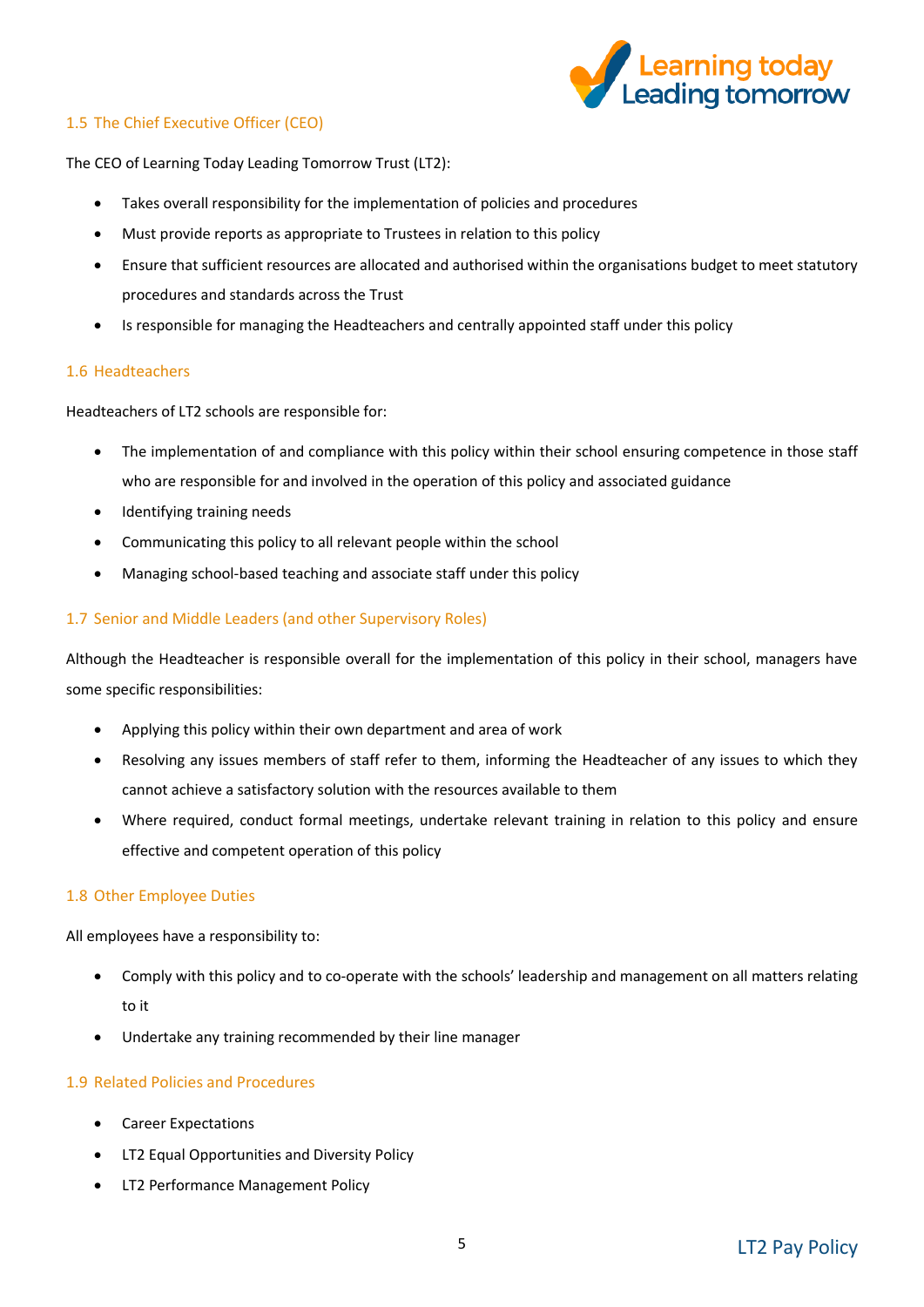

#### 1.10 Review

This policy will be reviewed annually.

These procedures have been agreed by the board of trustees, who will approve them whenever reviewed.

## <span id="page-5-0"></span>**2. Principles and Objectives**

This pay policy is not intended to duplicate the School Teachers' Pay and Conditions Document ("STPCD"), however, there are some sections within the STPCD which are discretionary. This Policy will indicate how the Trust will apply this.

The Trust recognises the need to manage pay equitably and will ensure through this policy that pay has a positive influence by undertaking to:

- Support the Trust's development including current priorities and targets
- Commit to being competitive within the industry in regard to pay and reward
- Demonstrate that all pay decisions are made consistently and fairly, in compliance with antidiscrimination legislation
- Ensure that appropriate arrangements are made for staff to appeal against any pay decision affecting them personally, and for such appeals to be heard by a panel of Trustee's or Governors who have not been involved previously in the decision against which an appeal is made
- To ensure that all staff have confidence that they are receiving fair and equal treatment
- To inform staff of changes to their pay
- To ensure that staff are aware of the procedures within which pay decisions are made and that any appeals arising from decisions on remuneration are addressed objectively, fairly and within agreed timescales

All appointed teachers are paid according to the Trust's pay structures taking into account recommendations from the School Teachers' Pay and Conditions Document (STPCD) as updated from time to time. A copy of the latest version may be foun[d here.](https://www.gov.uk/government/publications/school-teachers-pay-and-conditions)

### <span id="page-5-1"></span>**3. Equality**

This policy will be applied fairly and consistently to all employees regardless of gender, gender reassignment, race, religion or belief, ethnicity, national origin, age, marital status or civil partnership, disability, sexual orientation, pregnancy or maternity, part-time or fixed-term status.

All pay related decisions are taken in compliance with current employment legislation.

The Trust and local governing bodies will promote equality in all aspects of school life, particularly in relation to decisions on advertising of posts, appointing, promoting and paying staff, training and staff development.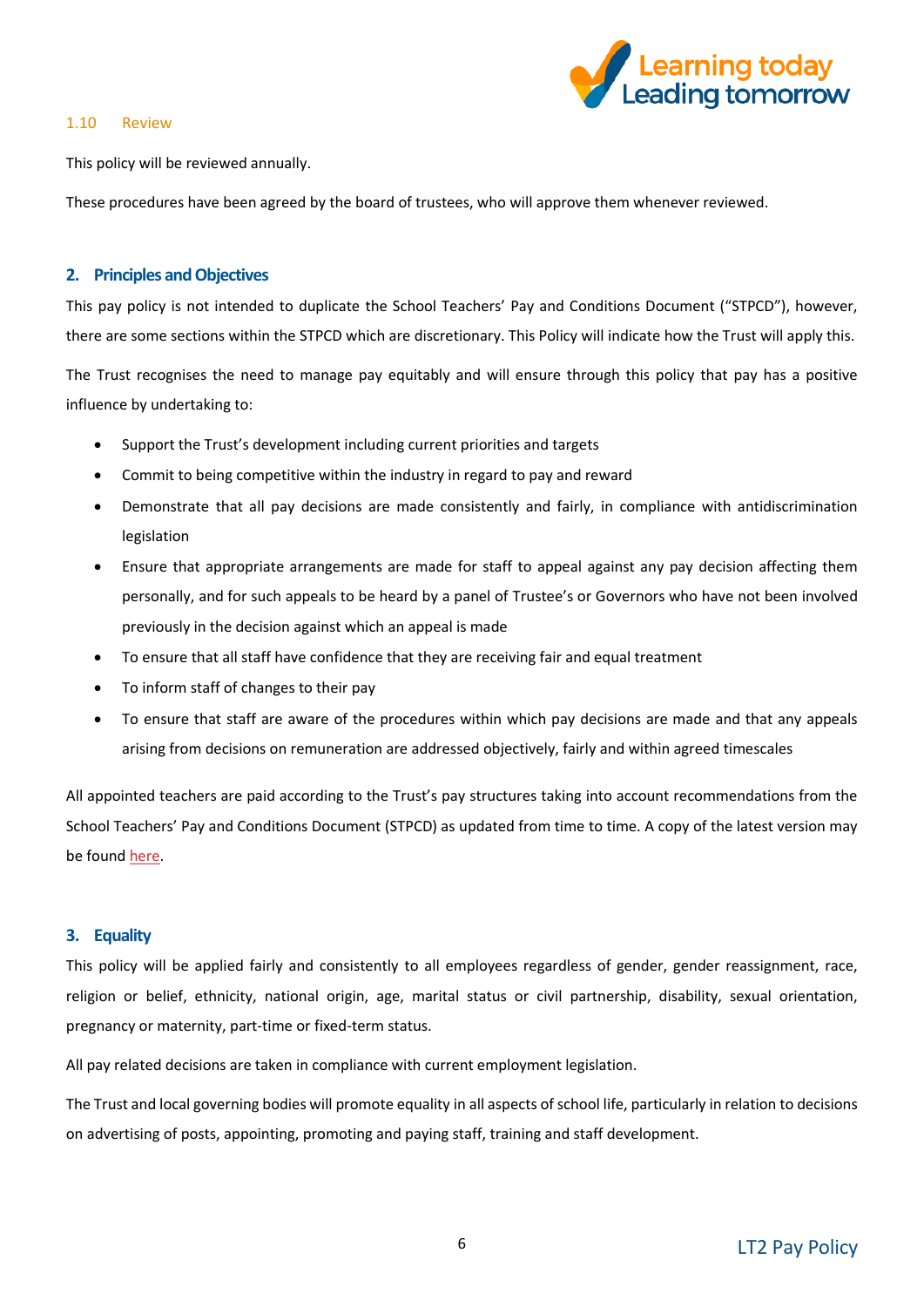

### <span id="page-6-0"></span>**4. Pay Ranges and Pay Scales**

The School Teachers Pay and Conditions Document gives a national minimum and maximum for the pay ranges for Unqualified Teachers, Main Scale Teachers, Upper Pay Range Teachers, Leading Practitioners and the Leadership Groups.

The Board of Trustees determine the pay scales and the Trust review them on an annual basis. The values of the pay scales mirrored by Learning Today Leading Tomorrow Multi-Academy Trust are shown in Appendix D of this policy.

### <span id="page-6-1"></span>**5. Teachers Pay**

### 5.1 Initial Determination

The Trust will determine the likely pay bands within the Trust's salary scale for a vacancy prior to advertising it. On appointment it will determine the starting salary within that band to be offered to the successful candidate.

In making such determinations, the Trust may take into account a range of factors, including but not limited to:

- The nature of the post
- The level of qualifications, skills and experience required
- The level of qualification, skills and experience had by the successful candidate
- The pay of current employees doing the same or a similar job
- Market conditions and the wider Trust context

There is no expectation that an employee should be paid the same salary that they received in a different school or Trust.

## 5.2 Unqualified Teachers

The Trust will pay an unqualified teacher on one of the employment-based routes into teaching on the relevant band within the Trust's salary scale. The Trust may pay an additional allowance if it considers that the basic salary is not adequate, having regard to the unqualified teacher's responsibilities, qualifications and experience. Such an allowance may be awarded where the teacher has taken on a sustained additional responsibility which is:

- Focused on teaching and learning
- Requires the exercise of a teacher's professional skills and judgement
- Qualifications or experience which bring added value to the role undertaken

### 5.3 Leadership Pay

The Headteachers and any Deputy Headteachers and Assistant Headteachers in this Trust will each be assigned a pay band which falls within the Trust's salary scale.

The Headteachers' pay bands will be set by the Trust after taking into account the needs of the Trust and can be changed in order to attract or retain a Headteacher or when there have been significant changes in the responsibilities of the Headteacher.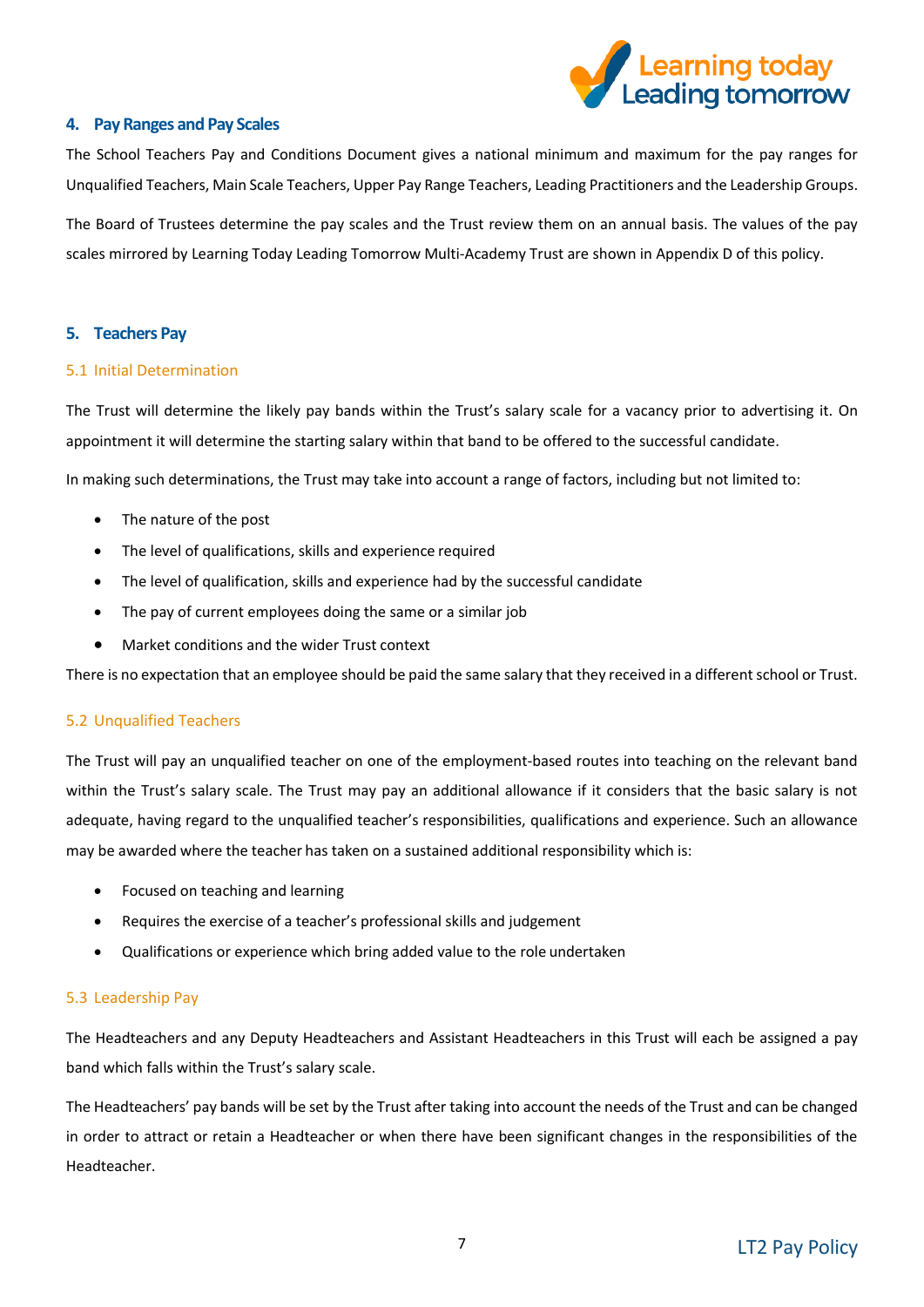

The pay band for Deputy and Assistant Headteachers will be set by the Trust after taking into account the Headteacher's pay band and can be changed in order to attract or retain a Deputy or Assistant Headteacher or when there have been significant changes in the responsibilities of a serving Deputy or Assistant Headteacher.

All members of the Leadership Team must demonstrate a sustained high quality of performance with particular regard to leadership, management and pupil progress at the Trust. There will be no automatic pay progression for members of the Leadership Team: progression, if any, within the Trust's salary scale will depend on performance in relation to agreed objectives.

The Trust in its absolute discretion reserves the right to award bonus payments where there is evidence of exceptional achievement.

Headteachers must follow the agreed process for the purposes of attraction and retention to offer exceptional pay for further leadership roles across the Trust.

### 5.4 Part Time Teachers

Teachers employed on an ongoing basis at the Trust but who work less than a full working week are deemed to be parttime. The Trust will provide them with a written statement detailing their working time obligations and the standard mechanism used to determine their pay, subject to the provisions of the statutory pay and working time arrangements and by comparison with the Trust's timetabled teaching week for a fulltime teacher in an equivalent post.

### 5.5 Supply Teachers

Teachers employed on a day-to-day or other short notice basis will be paid based on the same terms as all other teachers and according to this policy. Pay will be calculated on a daily basis using the assumption that a full working year consists of 195 days, and periods of employment for less than a day will be calculated on a pro-rata basis.

## 5.6 Additional Leadership Responsibilities (ALR)

ALRs will be awarded to posts at the discretion of the Trust. A ALR is attached to a specific post and therefore may only be held by two or more people if they are job-sharing that post. ALRs for part-time teachers may be paid on a pro rata basis or may be paid on a fulltime basis depending on the requirements of the ALR. ALRs are reviewed annually to ensure the post holder is still performing the specific post. If an employee relinquishes an additional post they will also relinquish the ALR attached to the specific post.

If an employee is paid on the Leadership scale then it is anticipated any Additional Leadership Responsibilities would be included within their salary meaning any previous ALR's would no longer form part of the individual's total pay.

## 5.7 Safeguarding Pay

The Trust does not operate any system of "safeguarding" pay in respect of pay increases or allowances. The Trust reserves the right to remove ALRs at its discretion.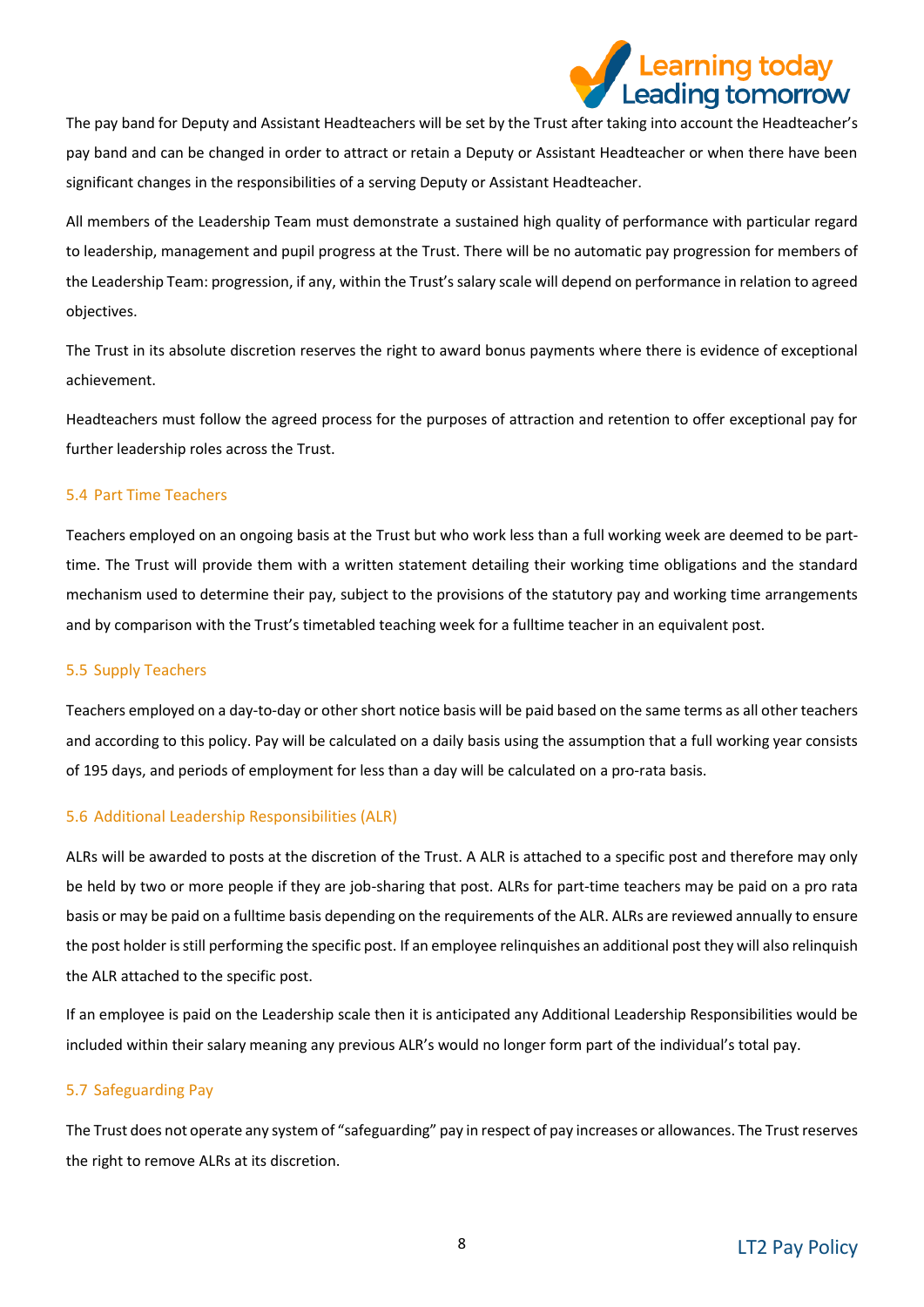

#### 5.8 Annual Reviews

The Trust will ensure that each teacher's salary is reviewed annually in line with the performance management procedure, by no later than  $31^{st}$  of October each year, and any increment will be backdated to take effect from  $1^{st}$ September each year.

Pay reviews may take place at other times of the year following changes in circumstances or job description that affect the basis for calculating an individual's pay. A written statement will be provided if pay is changed following such a review and no later than one month after the review. The statement will set out the employee's salary and any financial benefits to which they are entitled.

### 5.9 Pay Progression Based on Performance

Teachers can expect to receive regular, constructive feedback on their performance and are subject to annual performance management that recognises their strengths, informs plans for their future development, and helps to enhance their professional practice. The arrangement for teachers' appraisal is set out in the Trust's performance management policy.

Subject to the Trust's performance management procedure, teachers will be eligible for pay progression if they meet all their objectives, have evidence of meeting the relevant career stage expectations, and all their teaching and learning is assessed as being at least good. The rate of progression may be differentiated according to individual teacher performance.

In the event that a teacher is unlikely to meet the criteria for pay progression they can expect to be alerted to this and given support to improve their performance.

Newly qualified teachers will usually be appointed at the appropriate band of the Trust's salary scale and recommended for pay progression if they successfully complete their induction year (as part of the statutory inductions process). It will be possible for a 'no progression' determination to be made in the event that your induction year is extended in agreement with the Academy specific NQT assessment body eg Warwickshire LA.

To be fair and transparent, assessments of performance will be properly rooted in evidence whilst being proportionate to be able to support robust decisions. Objectives and performance management discussions will not be based on teacher generated data and predictions, or solely on the assessment data for a single group of pupils.

The evidence we will use will be proportionate and may include but is not limited to;

- Feedback from colleagues, parents, pupils, external agencies and leaders
- Observations and learning walks
- Pupil achievement
- Examples of undertaken and delivered CPD
- Support for colleagues across school and Trust
- Subject leadership monitoring and evaluation
- Wider school involvement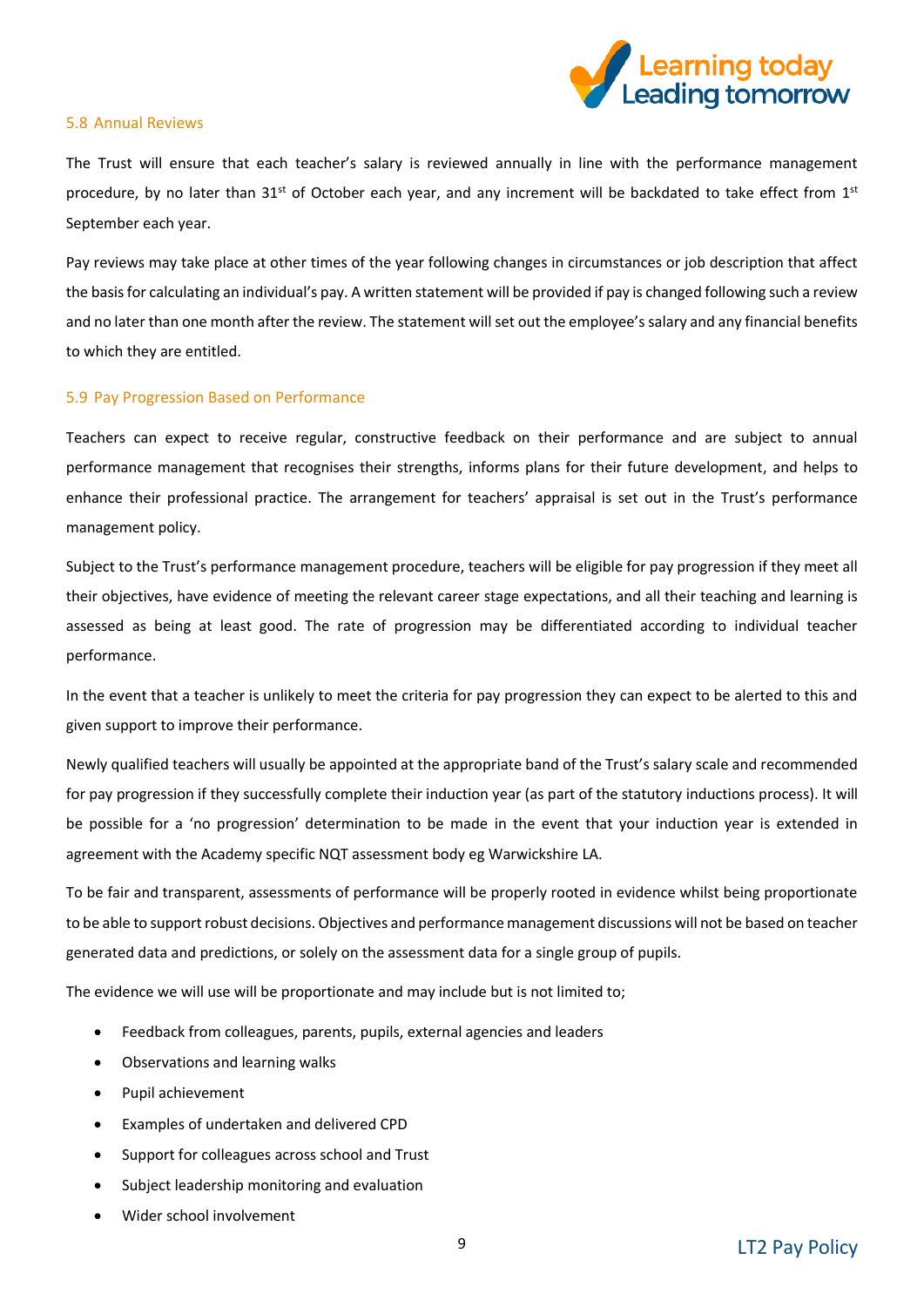

Where a teacher is absent due to long term sickness during the academic year or at the time of a salary review, decisions will be contingent upon individual circumstances and based on the employee's performance during relevant periods of attendance. Where a teacher is absent due to pregnancy or maternity or adoption or shared parental leave, decisions will be no less favourable than if the employee had not been absent due to such reasons.

Final decisions about whether or not to accept a pay recommendation will be made by the Trust through the Audit Committee, having regard to the performance management report and taking into account advice from the Headteacher.

### 5.10 Discretionary Bonus

As a Trust that invests in people we appreciate the importance of recognising contributions that are outstanding. The Headteachers have discretion to make recommendations to the CEO for discretionary bonuses for individuals. Any discretionary bonuses received will be subject to Tax, National Insurance and Pension deductions.

### <span id="page-9-0"></span>**6. Movement to Upper Pay Scales and Beyond**

Any qualified teacher paid at least M6 may apply to be paid on the Upper Pay Scales and beyond. Any such application must be assessed in line with this policy. It is the responsibility of the teacher to decide whether they wish to apply to be paid on these higher pay ranges.

Applications may be made at least once a year and the employee should express their wish to progress, to their appraiser, onto an upper pay range one week prior to their performance management review. The employee should bring evidence of their last two working years, relevant to the level they are applying for, as demonstrated in the Careers Expectations Document. For example, if they are currently on UPS1, they should bring evidence that they are ready and working at UPS2 level.

If it is deemed that further evidence is required, the employee will be allowed to submit this, to their appraiser, within two weeks of their performance management review prior to a decision being made.

It will usually be expected that a teacher, from becoming M6 upwards would work at each level for a minimum of two years to be able to provide the necessary evidence to progress. In exceptional circumstances this may not apply based on the individual circumstances and will be at the discretion of the Trust.

### 6.1 Determination of Movement to Upper Pay Scales and Beyond

All applications in a year will be submitted by the appraiser to the Headteacher for consideration. The Headteacher will then review all applications with the appraisers to ensure all applications are moderated fairly. The Headteacher will then make their recommendations to the Trust pay committee.

The assessment and determination of the pay committee will be made by 31<sup>st</sup> October each year and applicants will receive a response within 10 working days of the date of the determination

If successful, applicants will move to the next pay range level with effect from the start of that academic year.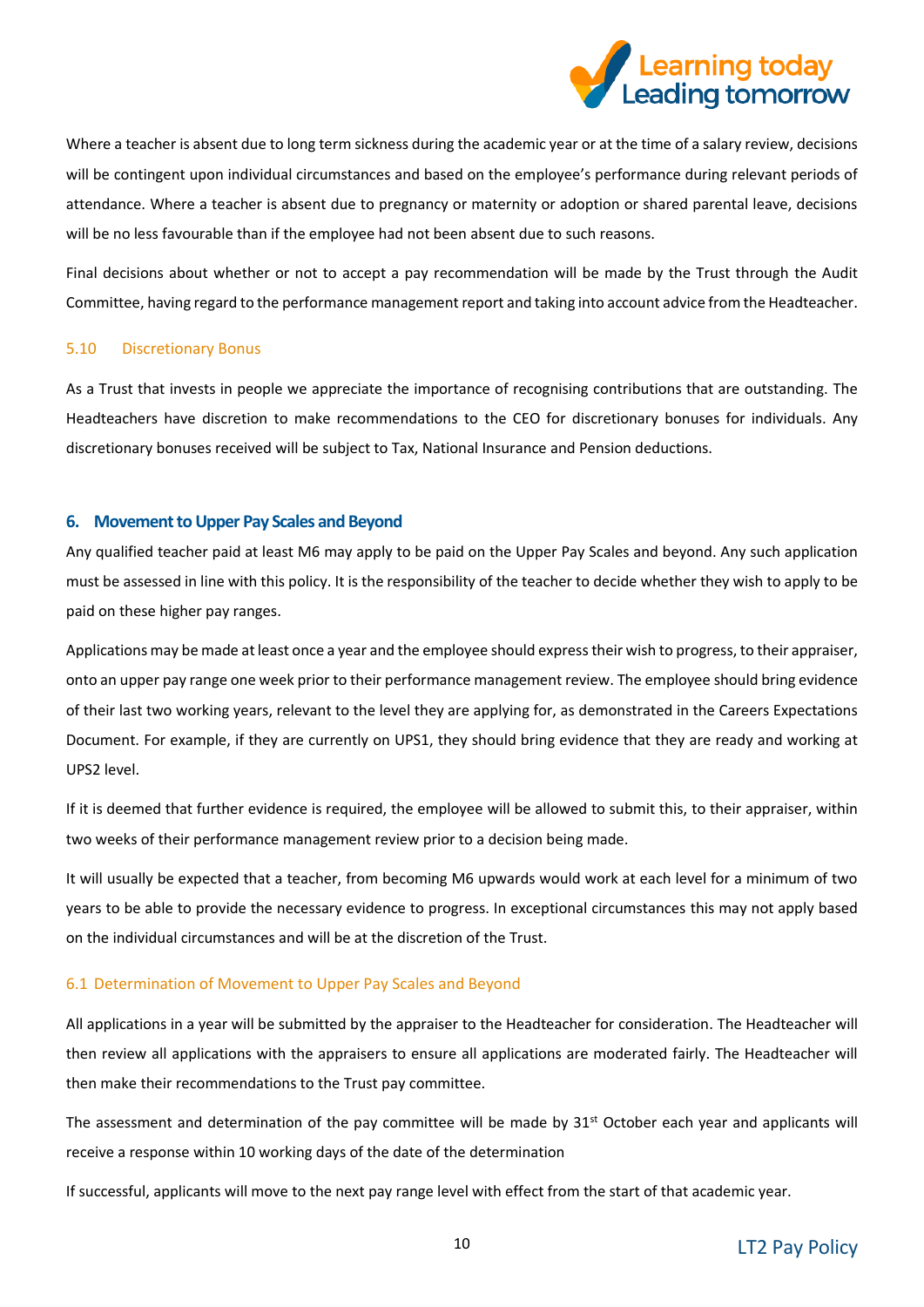

If unsuccessful, feedback will be provided by the Headteacher within 10 working days of the date of the determination and will be confirmed in writing.

Any appeal against a decision not to move the teacher to the upper pay range should be made through the appeals process below.

## <span id="page-10-0"></span>**7. Support Staff**

## 7.1 Initial Determination

All support staff at the Trust are paid on the appropriate band on the Trust's salary scale (see Appendix C). The Trust's support staff includes but is not limited to employees performing the following roles:

- Classroom support staff such as teaching assistants
- Clerical, administrative, financial, bursars and business managers
- Technical staff supporting science, design and technology, food, IT, art etc
- Pastoral staff including learning mentors

The Trust may also employ casual staff on an hourly paid basis where the requirement for certain types of work is not predictable for example - bank staff covering support staff absences, exam invigilators, music or sports instructors. Hourly rates for casual staff will depend on the qualifications required for the post.

The Trust has full discretion to determine the bands of newly appointed support staff and the point of entry onto the band within the Trust's salary scale. The point of entry on the band will usually be at the minimum point but the Trust may pay at a higher incremental point if this is justified by a new employee's skills or experience.

The Trust has discretion to temporarily re-band staff who are covering for absent colleagues at a higher band. Consideration can be given to the payment of an additional allowance once a member of the support staff has been covering the duties of an absent colleague for more than four weeks and may be backdated to the start of the acting up period. If the relevant duties and responsibilities are being shared, then consideration may be given to paying an honorarium.

The Trust may consider payment of an honorarium in other situations, with the amount depending on the circumstances of each case. In general, this is likely to be considered when an employee performs duties beyond their normal role for a specific task or over an extended period or where the additional duties and responsibilities are exceptionally onerous and required by the Headteacher.

## 7.2 Additional Leadership Responsibilities (ALR)

ALRs will be awarded to posts at the discretion of the Trust. An ALR is attached to a specific post and therefore may only be held by two or more people if they are job-sharing that post. ALR for part-time support staff must be paid on a pro rata basis. ALRs are reviewed annually to ensure the post holder is still performing the specific post. If an employee relinquishes an ALR they will also relinquish the additional allowance attached to the specific post.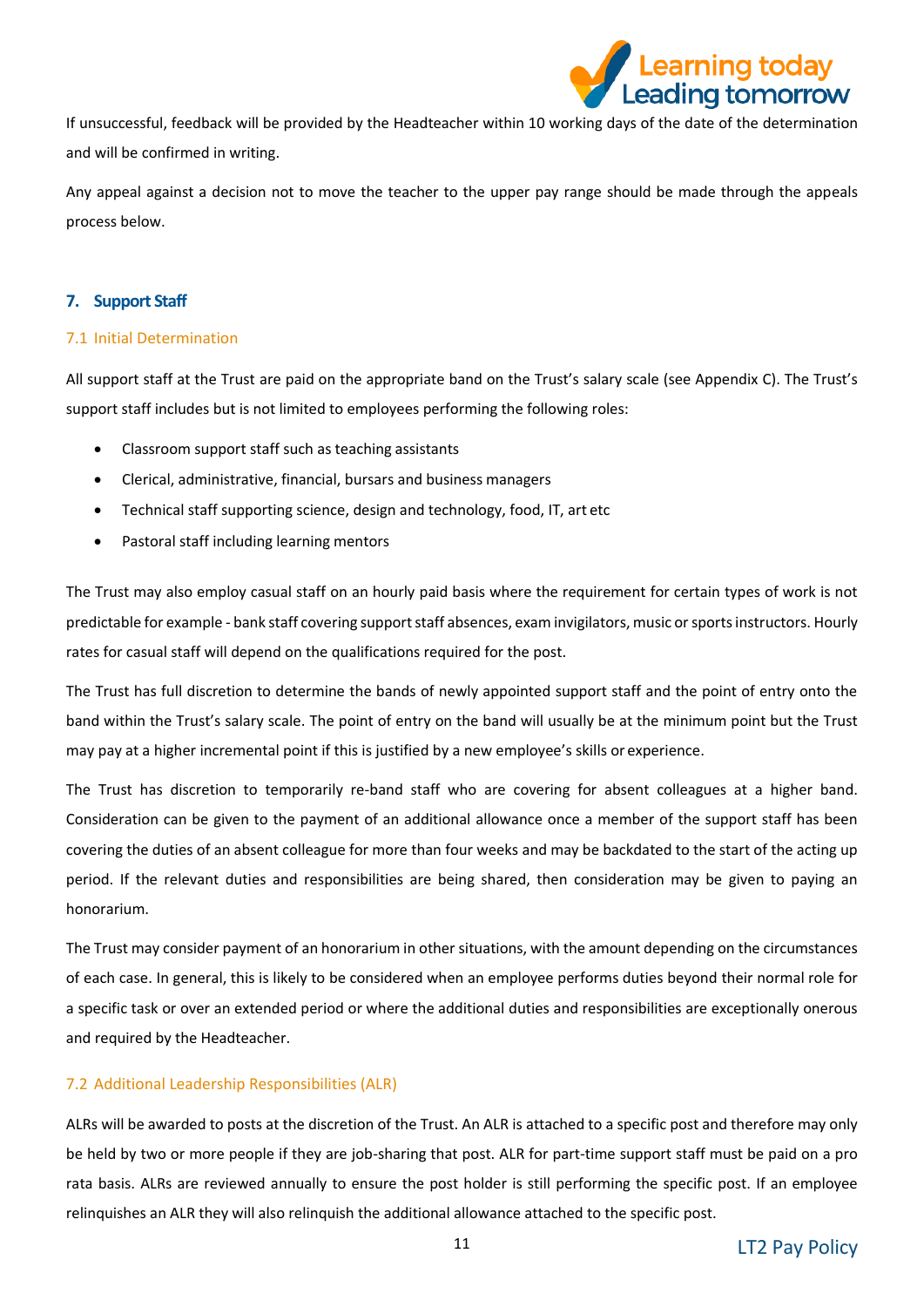

## 7.3 Safeguarding Pay

The Trust does not operate any system of "safeguarding" pay in respect of pay increases or allowances. The Trust reserves the right to remove additional allowances at its discretion.

## 7.4 Appraisals and Pay Progression Based on Performance

All members of support staff can expect to receive regular, constructive feedback on their performance and are subject to annual performance management that recognises their strengths and supports their future development. The Trust's performance management procedure contains further information about the performance management process. The Trust will ensure that support staff's salary is reviewed annually in line with the performance management procedure, by no later than 31<sup>st</sup> of October each year, and any increment will be backdated to take effect from 1<sup>st</sup> September each year.

Support staff will be eligible for pay progression if they meet all their performance objectives and relevant standards.

Where an employee is absent due to long term sickness during the academic year or at the time of a salary review, pay and performance management decisions will take into account individual circumstances and will be based on the employee's performance during relevant periods of attendance. Where an employee is absent due to pregnancy or maternity or adoption or shared parental leave, decisions will be no less favourable than if the employee had not been absent due to such reasons.

### <span id="page-11-0"></span>**8. All Staff Appeals Procedure**

### 8.1 Principles

An employee who wishes to appeal a decision in relation to their pay must comply with this procedure. The matter should not be raised or dealt with under the Trust's Grievance Policy and Procedure. The reasons for seeking a review may include the person or Committee who made the decision having:

- Incorrectly applied any provision of the pay policy
- Failed to have proper regard for statutory guidance
- Failed to take proper account of relevant evidence
- Took account of irrelevant or inaccurate evidence
- Being biased
- Unlawfully discriminated against the employee

The employee will receive written confirmation of the pay determination and where applicable the basis on which the decision was made.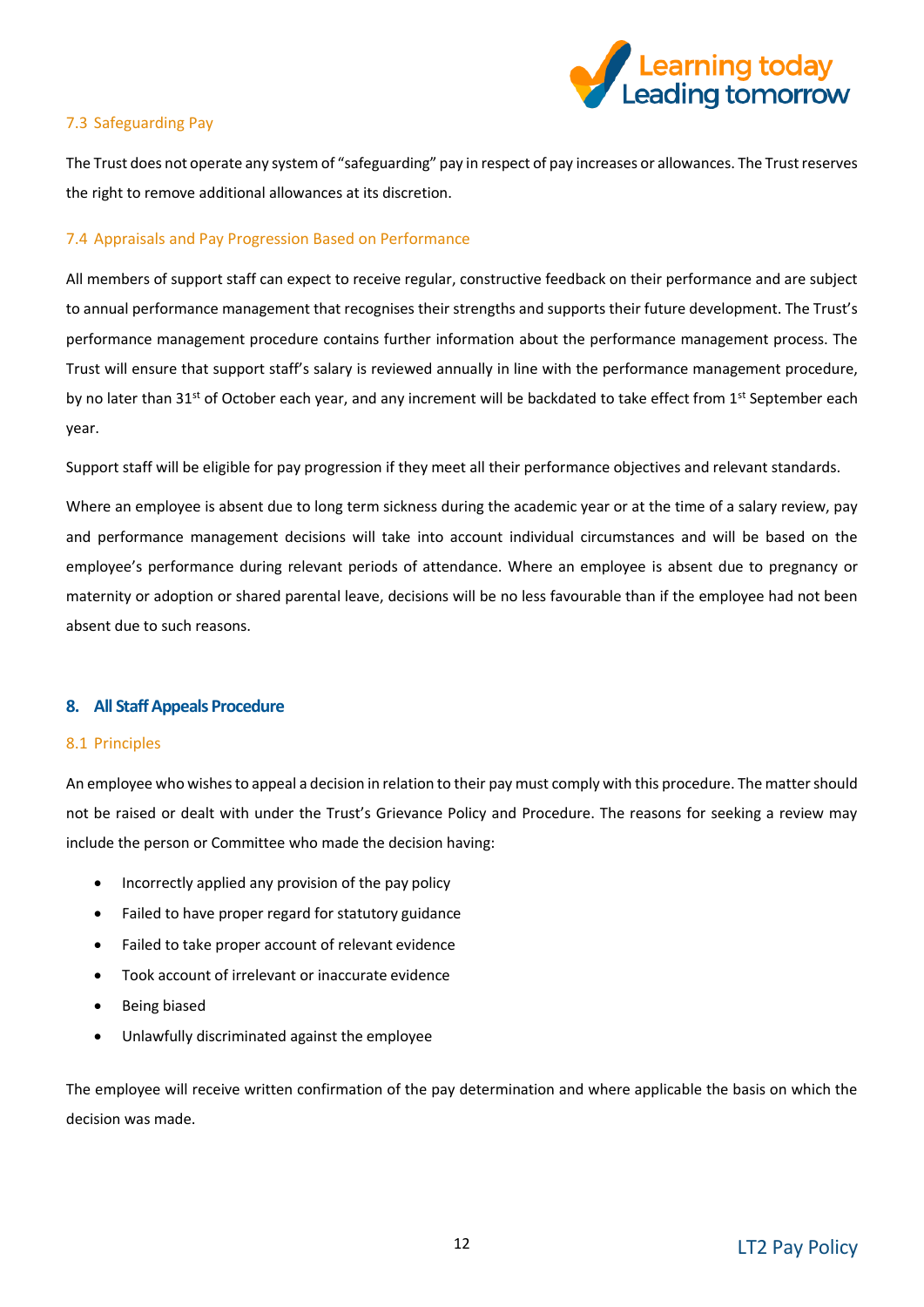

### Stage 1 – Informal Discussion with the Appraiser or Headteacher prior to Confirmation of Pay Recommendation

If the employee is not satisfied, they should seek to resolve this by raising the matter informally with the Headteacher within ten working days of the decision before the recommendation is actioned. The Headteacher will arrange a meeting without unreasonable delay.

If the employee is not satisfied with the outcome of the informal discussion with the Headteacher then they may follow Stage 2 – The Formal Appeal process.

## Stage 2 – A Formal Representation to the Headteacher or the Committee Making the Pay Determination

If, having had an informal discussion with the person making the pay recommendation, the teacher believes that an incorrect recommendation has been made, they may make representation to the person (or governors' committee) making the decision.

To begin the process, the employee will provide a formal written statement setting down the specific grounds for questioning the pay decision together with evidence which they consider should be taken into account.

The letter must be sent to the person or committee who made the decision within ten working days of the pay determination or the informal discussion with the Headteacher.

The teacher is given the opportunity to make representations, including presenting evidence, calling witnesses, and the opportunity to ask questions at a formal meeting with the person (or committee) who will make the pay determination.

Following this meeting the person (or committee) will make a pay determination that will be communicated to the teacher in writing within 7 days.

## Stage 3 – A Formal Appeal Hearing

Should the teacher not agree with the pay determination, the teacher may appeal the decision and have an appeal hearing before an appeals panel of three Trustees who were not party to the original decision.

An appeal against a pay decision can be lodged within 10 working days of the date when the teacher receives written confirmation of their pay decision or of the date when the teacher receives the outcome of the pay determination after the formal representation. It must clearly state the grounds for the appeal.

The only grounds which will be accepted as the basis of an appeal are that the person by whom the decision was made are claimed to have:

- Incorrectly applied any provision in the School Teachers' Pay & Conditions Document
- Failed to have proper regard to statutory guidance
- Failed to take proper account of relevant evidence
- Taken account of irrelevant or inaccurate evidence
- Been biased and/or unlawfully discriminated against the teacher

The appeal hearing should be held without unreasonable delay following receipt of the letter of appeal.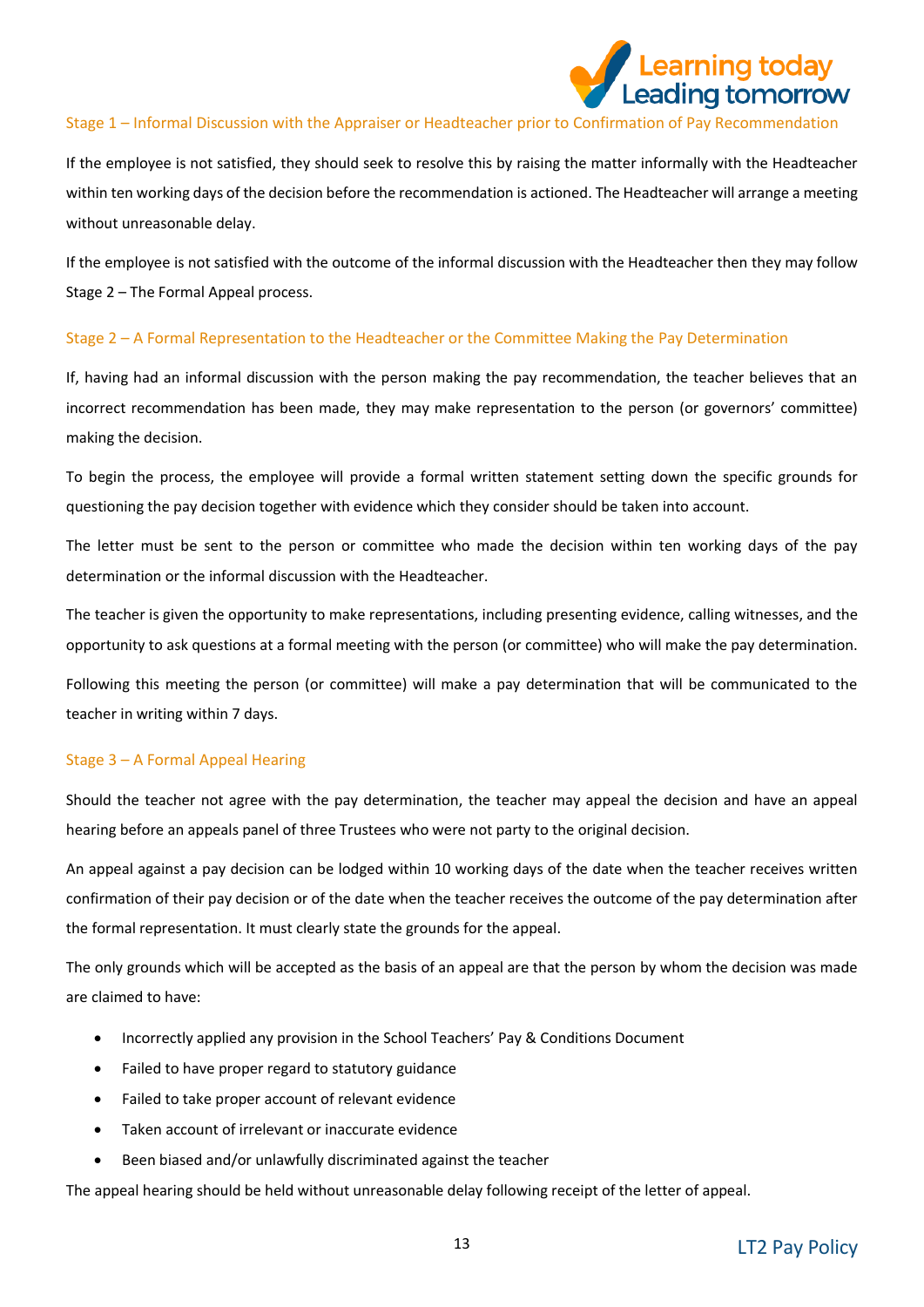

The panel may invite the Headteacher to the hearing and they will provide the meeting with any relevant information required by the Trustees. No specific information concerning the remuneration of other members of staff shall be given in the presence of the employee for whom the appeal is being heard. Where the panel requests such pay information from the Headteacher, it will be conveyed confidentially to them alone.

The employee will be given the opportunity to make representations in person.

Both the employee and the Headteacher will have the opportunity to present their evidence and call witnesses; the parties will also be able to question each other. The panel is permitted to ask exploratory questions.

The panel will carefully consider all the evidence that is presented before making a decision. The outcome of the appeal will be communicated to the employee in writing within 7 working days and will include reasons for the decision.

The decision of the panel at the appeal hearing is final and as set out in Section 3 of the STPCD, there is no recourse to the general staff grievance procedure.

This process performs the function of the grievance procedure on pay matters and decisions cannot therefore be reopened under general grievance procedures.

## Right to Be Accompanied

The employee has the right to be accompanied by a work-based colleague or trade union representative at the pay review hearing and the appeal hearing. If the employee's representative is not available at the time fixed for the meeting, it must be rescheduled to accommodate the availability of the companion, so long as a reasonable alternative date is proposed which is within 5 working days of the originally proposed date.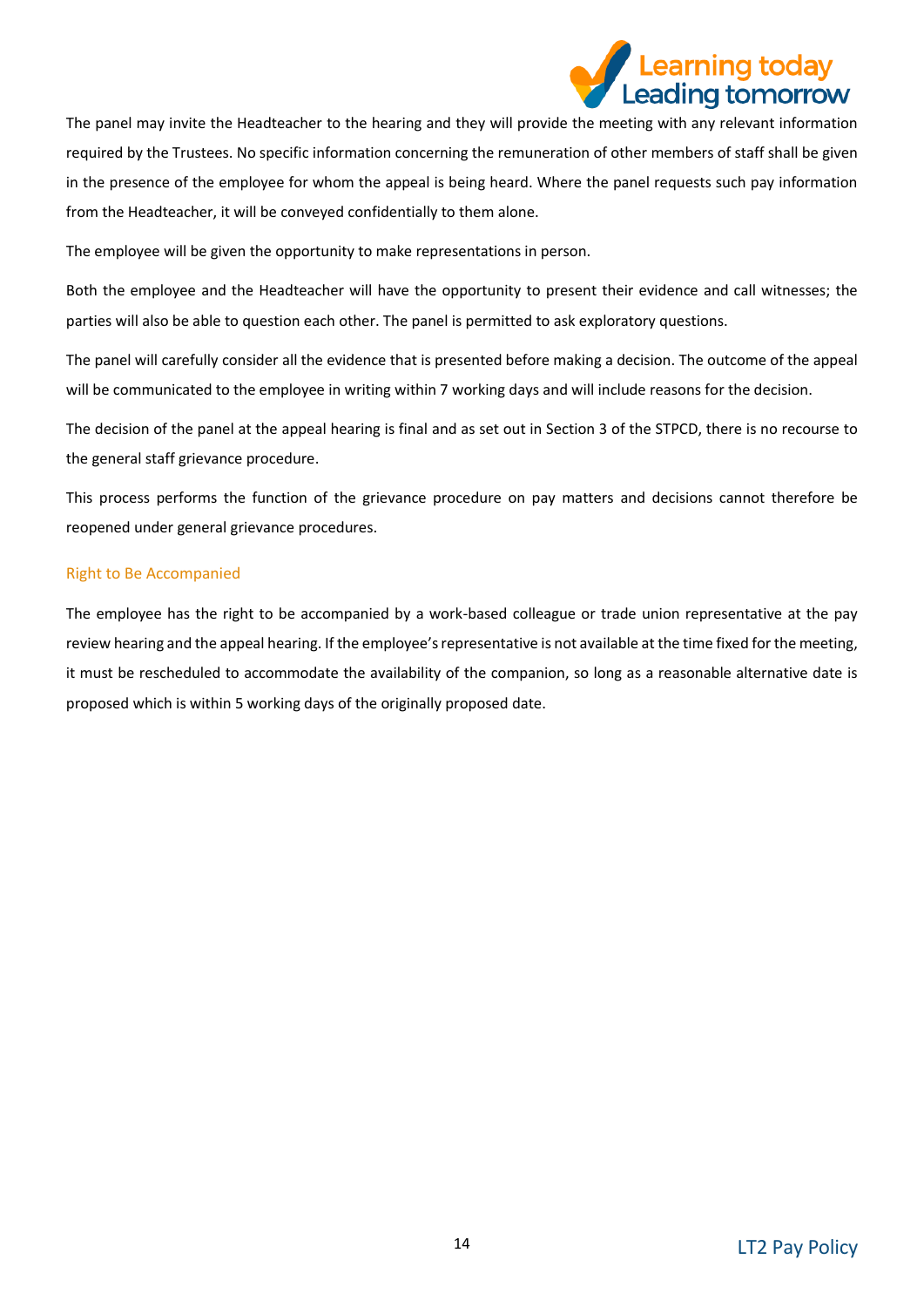

## <span id="page-14-0"></span>**Appendix A – The Pay Committee**

The Pay Committee will consist of the CEO and two Trustees supported by the CFO and the HR Advisor, none of whom should be employees of the Schools.

To encourage transparency all Headteachers will attend the pay committee to make representation of their recommendations. Both will withdraw when Headteacher salary is under consideration.

The current terms of reference for the Pay Committee are:

- To implement the Pay Policy in a fair and objective manner and to consider any individual representations that may be made in respect of pay decisions
- To observe all statutory and contractual obligations, including making arrangements to notify pay decisions to individual members of staff within appropriate timescales
- To minute clearly the reasons for all decisions and report these decisions to the next meeting of the Trust Board (in summary form and having due regard for confidentiality)
- To recommend to the Trust Central Team and Trust Board annual budget required for pay purposes, including provision for discretionary pay advancement arising from performance reviews
- To keep informed of relevant developments including legislation and statutory guidance affecting the Pay Policy and to review and to recommend changes or modification to the Trust Board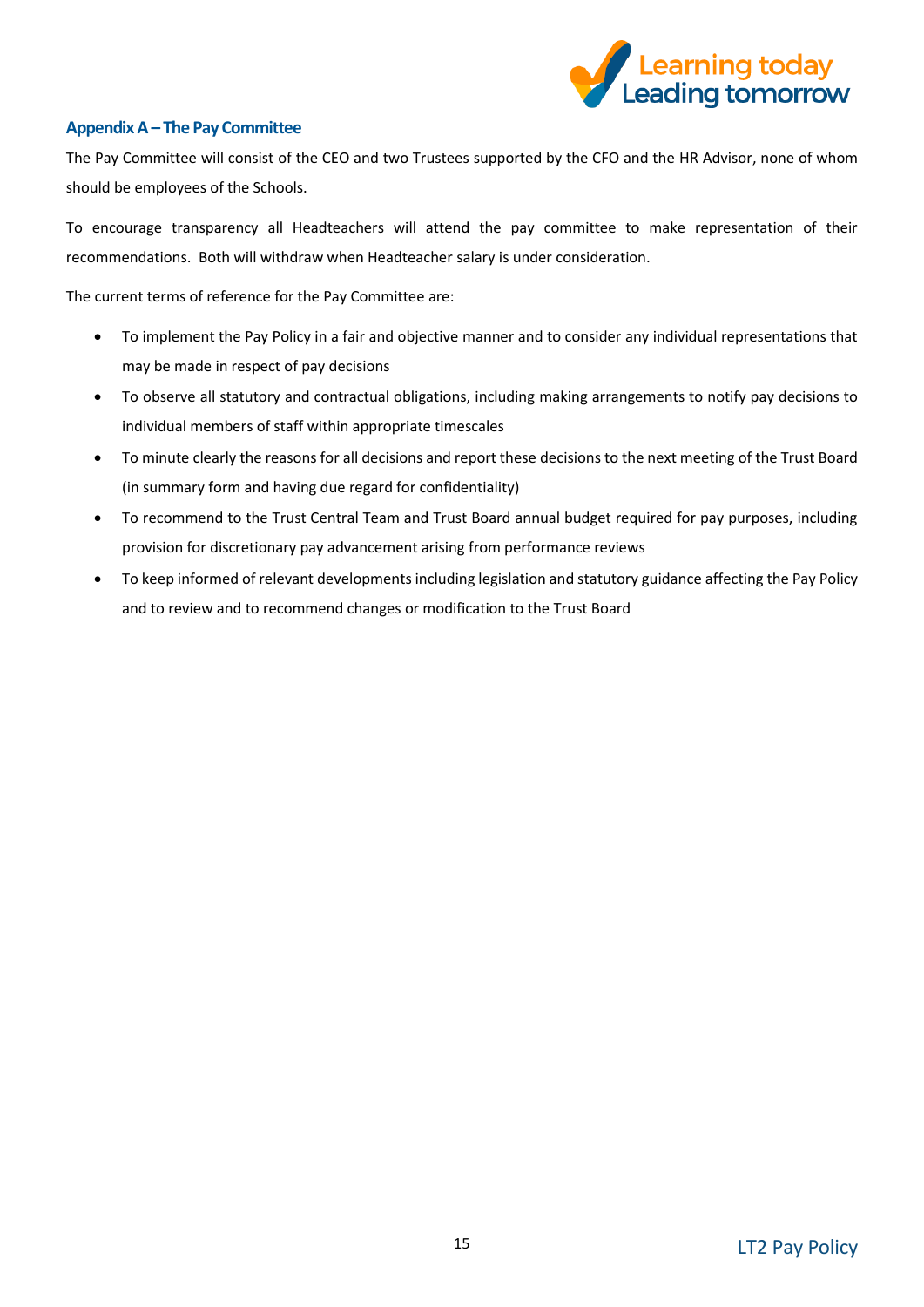

## **Appendix B – LT2 Teacher Pay Scale**

## Classroom Teachers

| <b>SPINE POINT</b>     | 1 SEPT 2021 TO 31 AUG 2022 |  |  |  |
|------------------------|----------------------------|--|--|--|
|                        | <b>Main Pay Range</b>      |  |  |  |
| Min M1                 | £25,714                    |  |  |  |
| M <sub>2</sub>         | £27,600                    |  |  |  |
| M <sub>3</sub>         | £29,664                    |  |  |  |
| M4                     | £31,778                    |  |  |  |
| M <sub>5</sub>         | £34,100                    |  |  |  |
| Max M6                 | £36,961                    |  |  |  |
| <b>Upper Pay Range</b> |                            |  |  |  |
| Min U1                 | £38,690                    |  |  |  |
| U <sub>2</sub>         | £40,124                    |  |  |  |
| Max U3                 | £41,604                    |  |  |  |

## Additional Learning Responsibilities

|                                      | 1 SEPT 2021 TO 31 AUG 2022 |  |
|--------------------------------------|----------------------------|--|
| Payment 1 (ALR1)                     |                            |  |
| Min<br>Max                           | £8,291<br>£14,030          |  |
| <b>PAYMENT 2 (ALR2)</b>              |                            |  |
| Min                                  | £2,873                     |  |
| Max                                  | £7,017                     |  |
| <b>PAYMENT 3 (ALR3) (Fixed Term)</b> |                            |  |
| Min                                  | £571                       |  |
| <b>Max</b>                           | £2,833                     |  |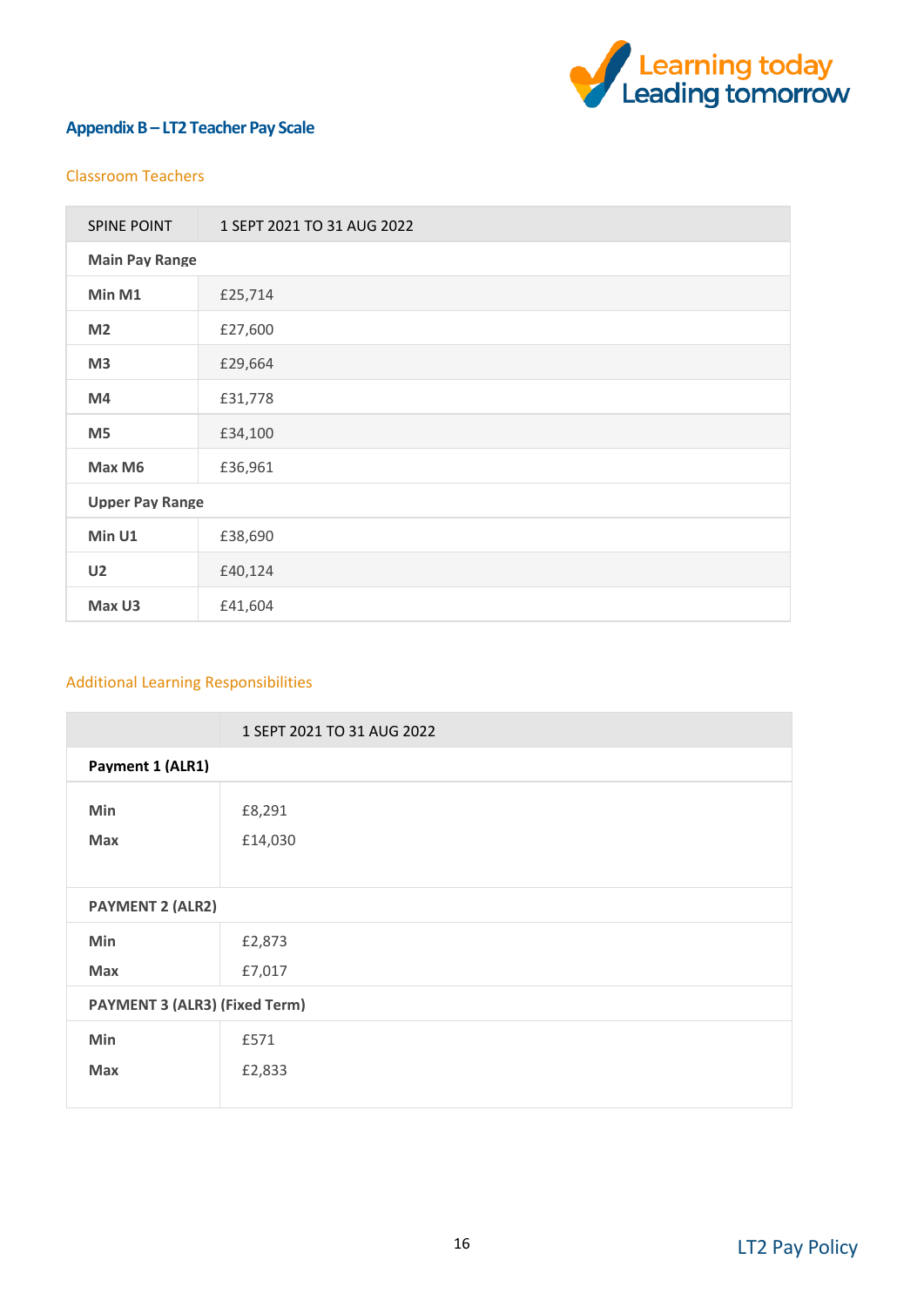

## Special Educational Needs Allowances

|                     | 1 SEPT 2021 TO 31 AUG 2022 |  |  |
|---------------------|----------------------------|--|--|
| (Min)<br><b>SEN</b> | £2,270                     |  |  |
| SEN (Max)           | £4,479                     |  |  |

## Unqualified Teachers

| <b>SCALE POINT</b> | 1 SEPT 2021 TO 31 AUG 2022 |
|--------------------|----------------------------|
| Min 1              | £18,419                    |
| 2                  | £20,532                    |
| 3                  | £22,644                    |
| 4                  | £24,507                    |
| 5                  | £26,622                    |
| Max 6              | £28,735                    |

## Leadership Group

| <b>SPINE POINT</b> | 1 SEPT 2021 TO 31 AUG |
|--------------------|-----------------------|
| L1                 | £42,195               |
| L2                 | £43,251               |
| L3                 | £44,331               |
| L4                 | £45.434               |
| L <sub>5</sub>     | £46,566               |
| L <sub>6</sub>     | £47,735               |
| L7                 | £49,019               |
| L8                 | £50,151               |
| L9                 | £51,402               |
| L <sub>10</sub>    | £52,723               |
| L11                | £54,091               |
| L12                | £55,338               |
| L <sub>13</sub>    | £56,721               |
| L14                | £58,135               |

| <b>SPINE POINT</b> | 1 SEPT 2021 TO 31 AUG |
|--------------------|-----------------------|
| L <sub>15</sub>    | £59,581               |
| L16                | £61,166               |
| L17                | £62,570               |
| L <sub>18</sub>    | £64,143               |
| L <sub>19</sub>    | £65,735               |
| <b>L20</b>         | £67,364               |
| L21                | £69,031               |
| L22                | £70,745               |
| L23                | £72,497               |
| L24                | £74.295               |
| <b>L25</b>         | £76,141               |
| L26                | £78,025               |
| L27                | £79.958               |
| <b>L28</b>         | £81,942               |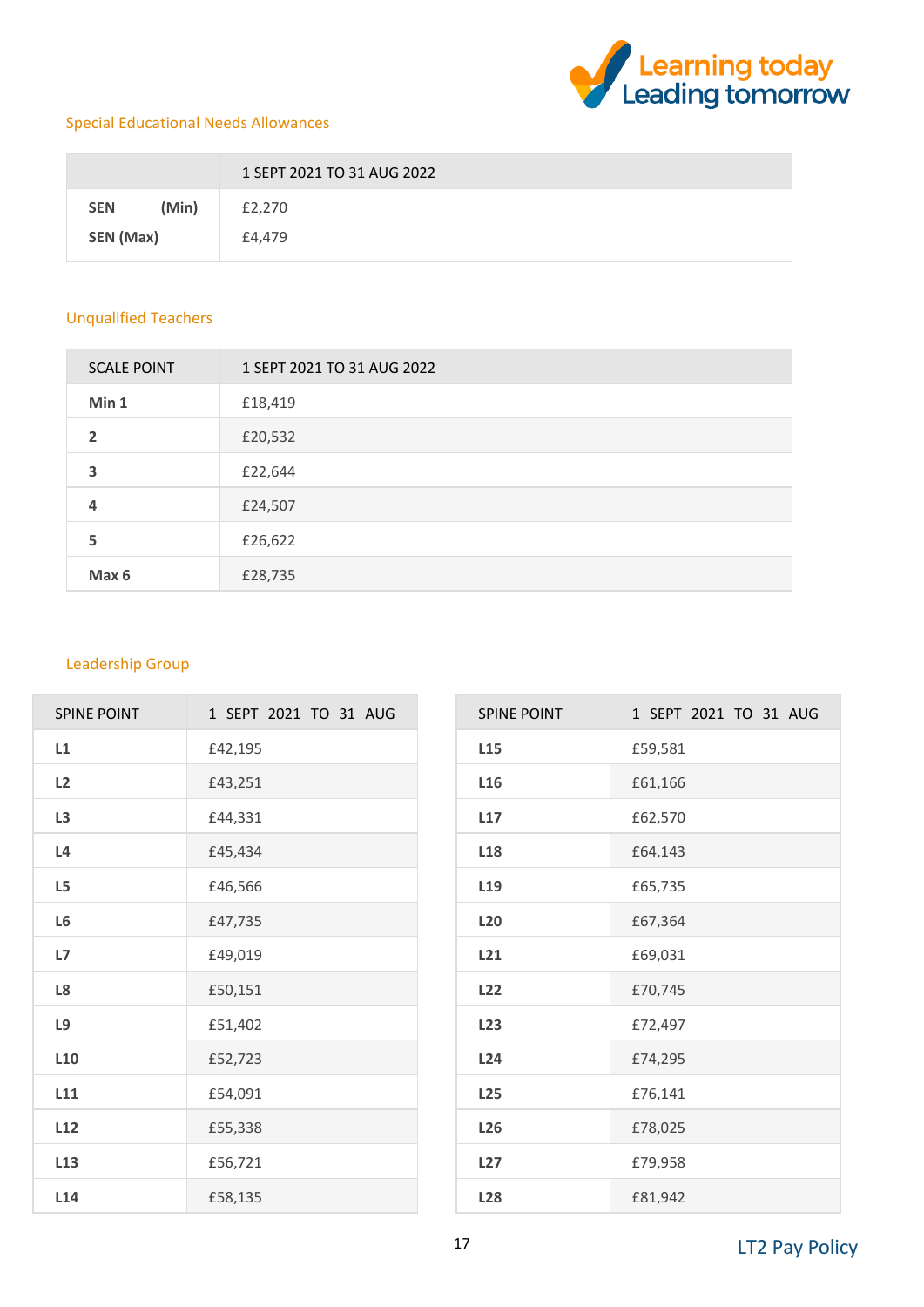

| <b>SPINE POINT</b> | 1 SEPT 2021 TO 31 AUG |
|--------------------|-----------------------|
| L <sub>29</sub>    | £83,971               |
| L30                | £86,061               |
| L31                | £88.187               |
| L32                | £90.379               |
| L33                | £92.624               |
| L34                | £94.914               |
| L35                | £97.273               |
| L36                | £99,681               |

| <b>SPINE POINT</b> | 1 SEPT 2021 TO 31 AUG |
|--------------------|-----------------------|
| L37                | £102,159              |
| L38                | £104.687              |
| L39                | £107.239              |
| L40                | £109,914              |
| L41                | £112.660              |
| L42                | £115.483              |
| L43                | £117.197              |

## Ranges for Headteachers

| <b>GROUP</b>            | RANGE OF SPINE POINTS | <b>SALARY</b>      | <b>RANGE</b> |
|-------------------------|-----------------------|--------------------|--------------|
| 1                       | $L6 - L18$            | £47,735 - £63,508  |              |
| $\overline{\mathbf{z}}$ | $L8 - L21$            | £50,151 - £68,347  |              |
| 3                       | $L11 - L24$           | £54.091 - £73.559  |              |
| 4                       | $L14 - L27$           | £58,135 - £79,167  |              |
| 5                       | $L18 - L31$           | £64.143 - £87.313  |              |
| 6                       | $L21 - L35$           | £69,031 - £96,310  |              |
| 7                       | $L24 - L39$           | £74295 - £106,176  |              |
| 8                       | $L28 - L43$           | £81,942 - £117,197 |              |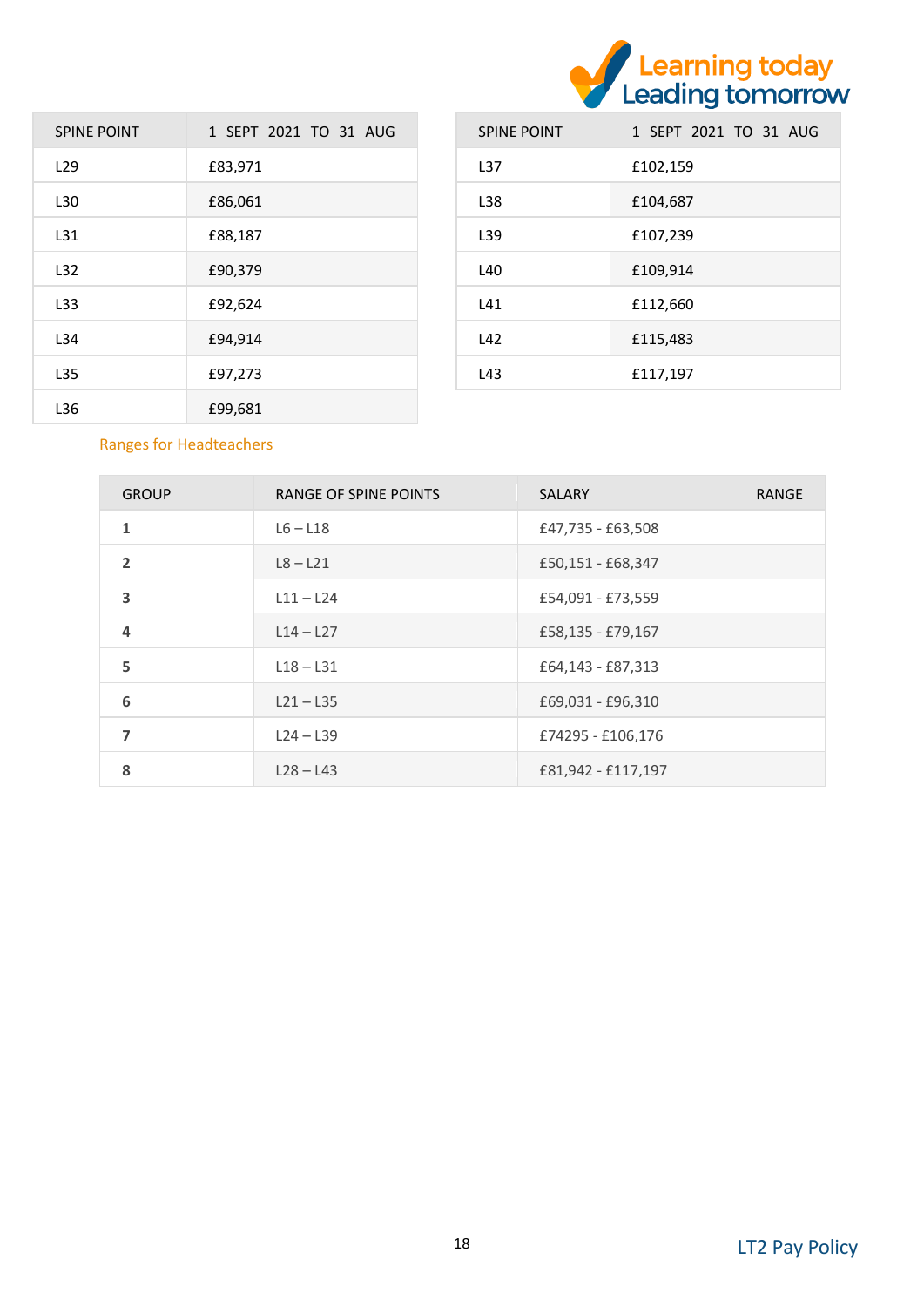

## **Appendix C – LT2 Support Staff Pay Scale**

| <b>SCALE POINT</b>         | 1 SEPT 2021 TO 31 AUG | <b>SCALE POINT</b> | 1 SEPT 2021 TO 31 AUG |
|----------------------------|-----------------------|--------------------|-----------------------|
| $\mathsf{S1}-\mathsf{S10}$ | £18,000 to £22,500    | $S31 - S40$        | £36,000 to £45,000    |
| $S11 - S20$                | £23,000 to £27,500    | $S41 - S50$        | £46,000 to £55,000    |
| $S21 - S30$                | £28,000 to £35,000    | $S51 - S54$        | £56,000 to £59,000    |
|                            |                       |                    |                       |
|                            |                       |                    |                       |
|                            |                       |                    |                       |
|                            |                       |                    |                       |
|                            |                       |                    |                       |
|                            |                       |                    |                       |
|                            |                       |                    |                       |
|                            |                       |                    |                       |
|                            |                       |                    |                       |
|                            |                       |                    |                       |
|                            |                       |                    |                       |
|                            |                       |                    |                       |
|                            |                       |                    |                       |
|                            |                       |                    |                       |
|                            |                       |                    |                       |
|                            |                       |                    |                       |
|                            |                       |                    |                       |
|                            |                       |                    |                       |
|                            |                       |                    |                       |
|                            |                       |                    |                       |
|                            |                       |                    |                       |
|                            |                       |                    |                       |
|                            |                       |                    |                       |
|                            |                       |                    |                       |